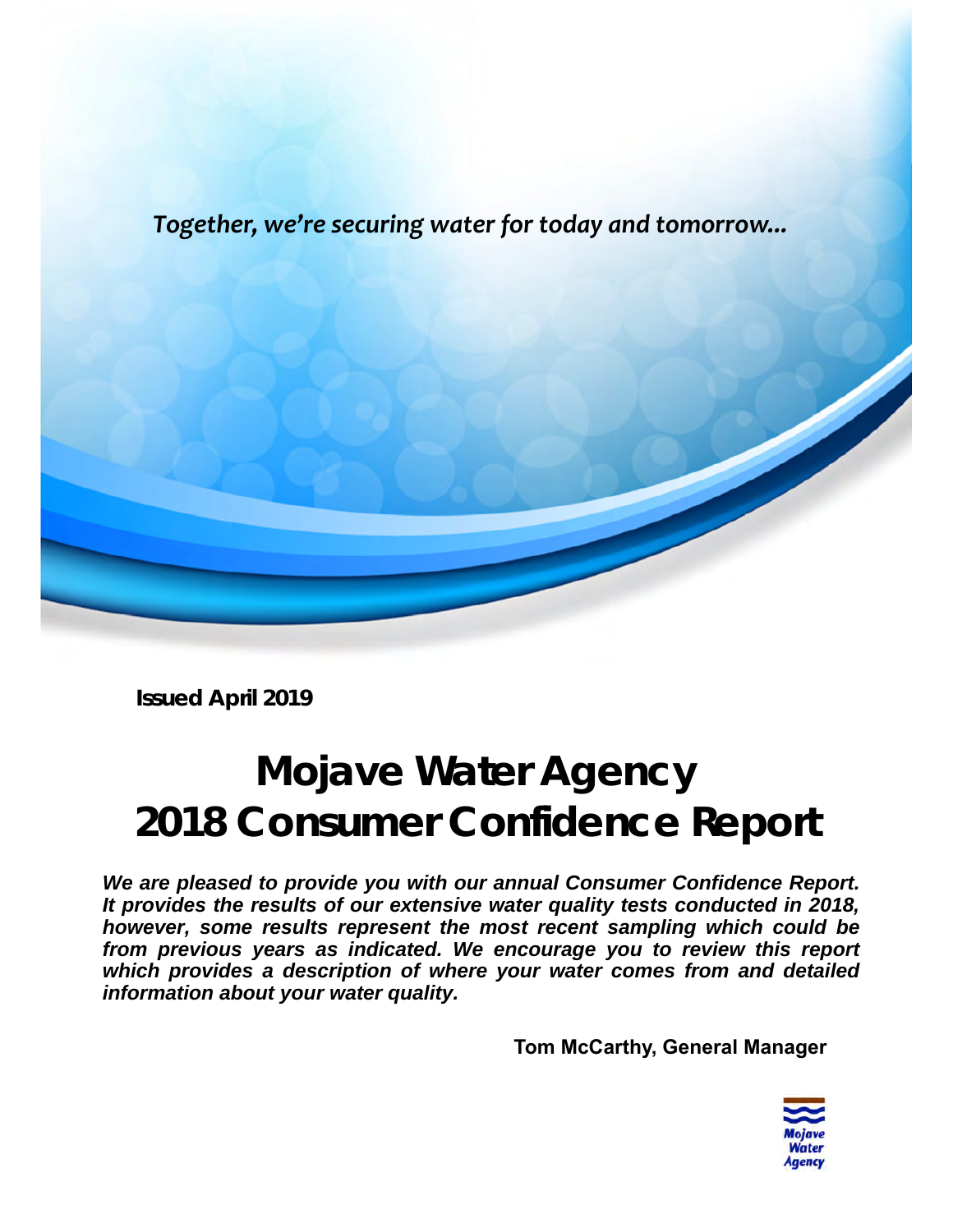

**Jim Ventura, Treasurer; and Thurston Smith, Vice President.** 

## *From the Board of Directors*  **Our commitment to you...**

More than 50 years ago, the voters in the Mojave Desert region approved the creation of an organization, the Mojave Water Agency (MWA), that would participate in the State Water Project (SWP) to bring water from northern California to the desert.

In 2013, MWA completed the first phase of the Regional Recharge and Recovery Project (R<sup>3</sup>) which pumps imported and stored SWP water using groundwater wells from our local aquifers along the Mojave River in Hesperia and Apple Valley. As a water wholesaler, MWA is able to provide this water to local purveyors, such as the Victorville Water District, Hesperia Water District, and Liberty Utilities.

We are proud to announce that water provided by the Mojave Water Agency met all United States Environmental Protection Agency (U.S. EPA) and California's Drinking Water standards. Through MWA's trained and certified water professionals, customers have the security of knowing their drinking water has proper monitoring and oversight. We are committed to providing our customers with high quality and reliable drinking water.

> MWA Board meetings are held on the  $2^{nd}$  and  $4^{th}$  Thursday of the month at 9:30 a.m. MWA is located at: 13846 Conference Center Drive in Apple Valley, CA**.**

**For information on agenda items, visit our website at www.mojavewater.org**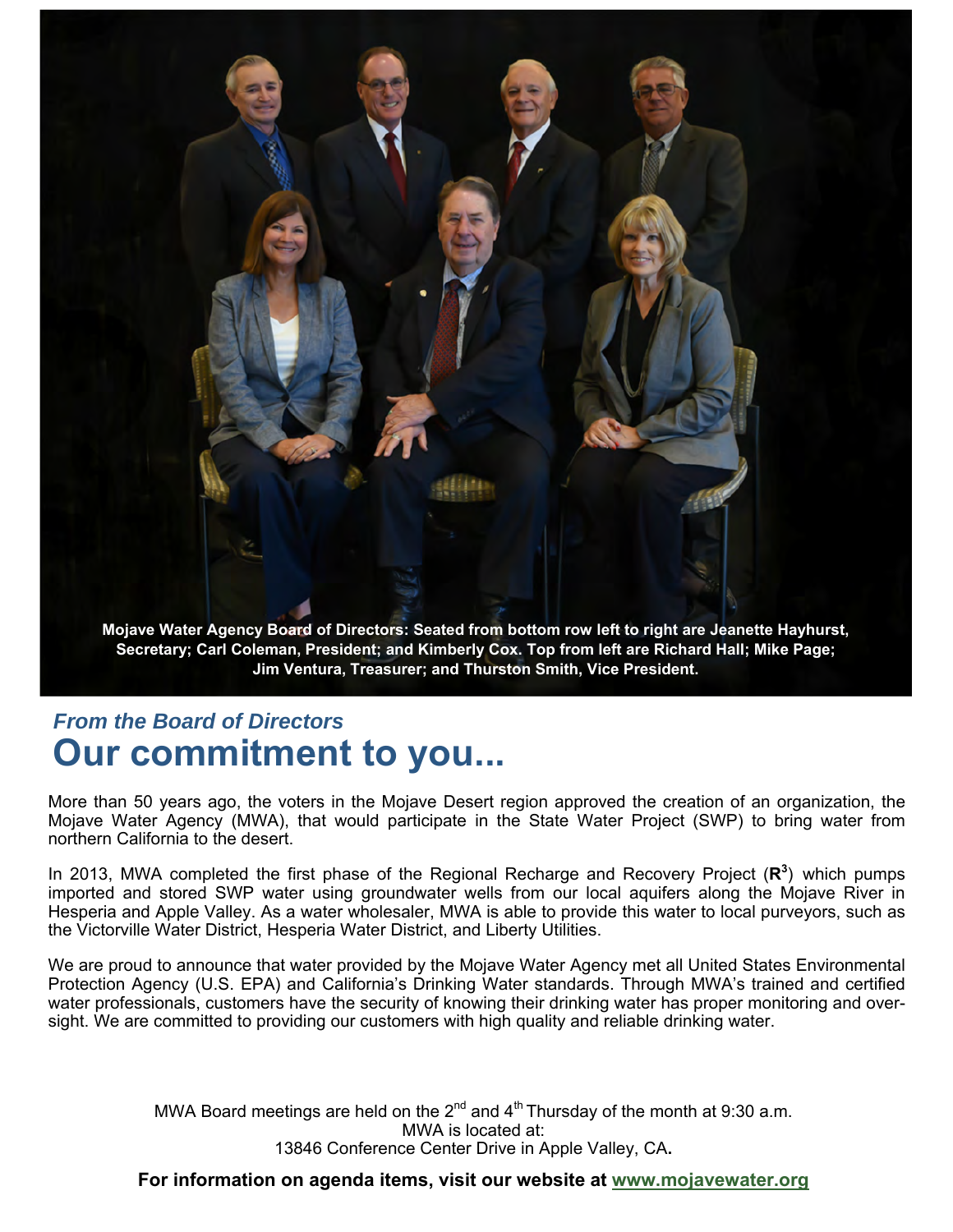# **The State Water Project and MWA...**

The Mojave Water Agency (MWA) serves the arid Mojave Desert region with a population of approximately 450,000. Receiving an average annual rainfall of five inches, the Victor Valley region depends on groundwater from the Mojave River as its primary water source. The Mojave River is fed by rainfall and snowpack from the San Bernardino Mountains. Surface flows along the Mojave River can be seen in the Upper Narrows area between Victorville and Apple Valley, however, it primarily functions as an underground river. As one of 29 State Water Contractors, MWA has access to the California State Water Project allowing the import of water from the State Water Project (SWP) to help recharge groundwater basins and support local water production.

The Morongo Basin/Johnson Valley area relies on small streams that collect runoff from the surrounding mountains during storms. This runoff percolates into stream beds or flows to dry lake beds where it evaporates. MWA augments this natural supply with water delivered from the SWP. This water is released into recharge areas, percolates, and is stored in our region's aquifers recharging the local groundwater supply.



## **How we protect water quality for you and your family**

#### **Extensive Testing**

Water quality technicians test the water weekly for bacteriological activity at five locations. We also perform bacteriological tests on each active well site monthly. The samples are tested by an independent state certified lab.

#### **Disinfect for Safety**

A small amount of chlorine is added at a centralized location on a continual basis to ensure the water remains free of any bacteria.

#### **Flush to Keep the System Clean**

Staff periodically flushes water out of blow-offs, key flush points within the distribution system, at a high velocity to remove small amounts of natural sand and minerals that can slowly build up in pipelines. This happens because our water comes from deep groundwater wells.

#### **Water In The Environment**

The sources of drinking water (both tap water and bottled water) include rivers, lakes, streams, ponds, reservoirs, springs, and wells. As water travels over the surface of the land or through the ground, it dissolves naturally-occurring minerals and, in some cases, radioactive material, and can pick up substances resulting from the presence of animals or from human activity.

Contaminants that may be present in source water include:

- Microbial contaminants, such as viruses and bacteria, that may come from sewage treatment plants, septic systems, agricultural livestock operations, and wildlife.
- Inorganic contaminants, such as salts and metals, that can be naturally-occurring or result from urban stormwater runoff, industrial or domestic wastewater discharges, oil and gas production, mining, or farming.
- Pesticides and herbicides, that may come from a variety of sources such as agriculture, urban stormwater runoff, and residential uses.
- Organic chemical contaminants, including synthetic and volatile organic chemicals, that are byproducts of industrial processes and petroleum production, and can also come from gas stations, urban stormwater runoff, agricultural application, and septic systems.
- Radioactive contaminants, that can be naturally-occurring or be the result of oil and gas production and mining activities.

In order to ensure that tap water is safe to drink, the U.S. Environmental Protection Agency (U.S. EPA) and the State Water Resources Control Board (State Board) prescribe regulations that limit the amount of certain contaminants in water provided by public water systems. State Board regulations also establish limits for contaminants in bottled water that provide the same protection for public health.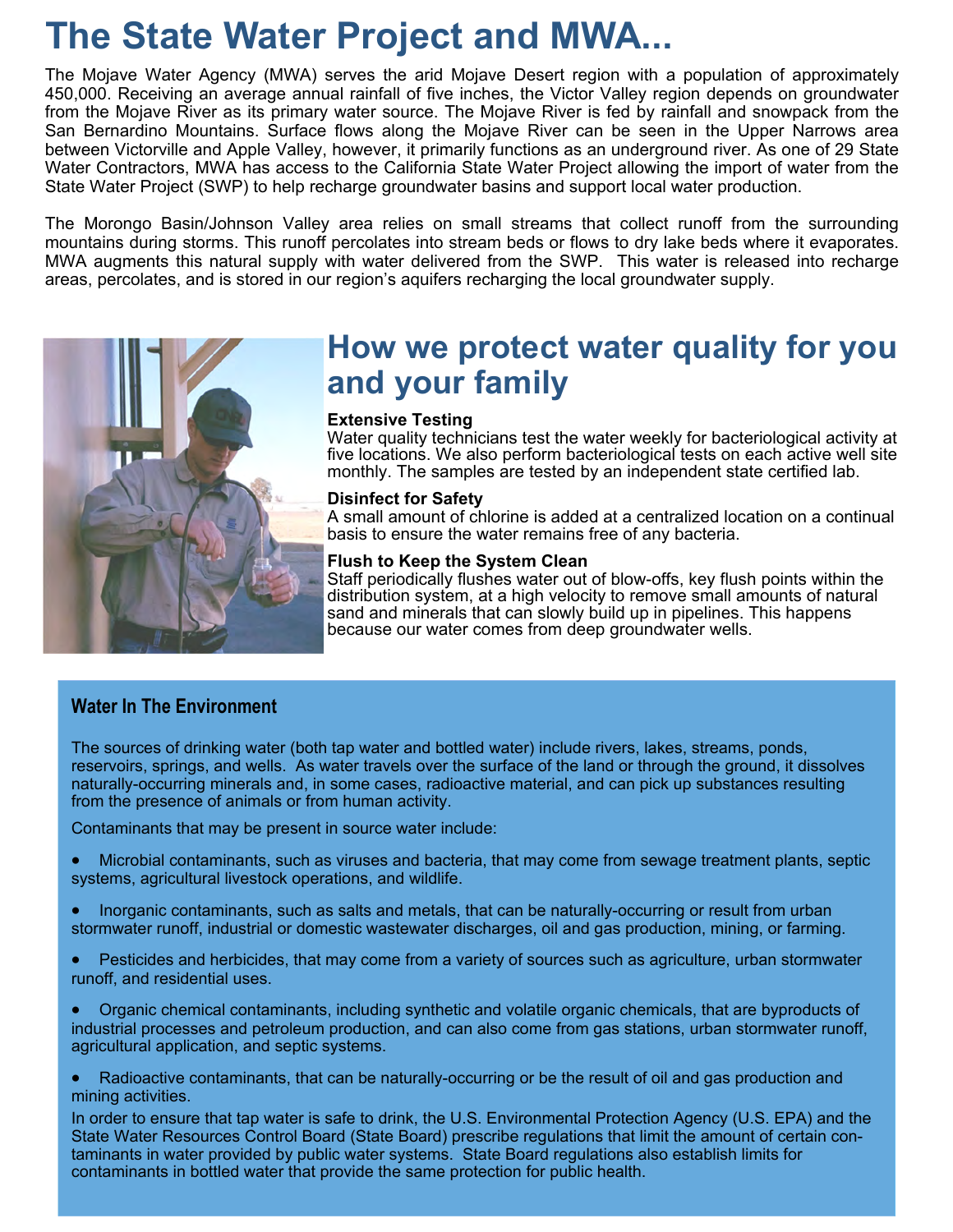## **Results of our 2018 Drinking Water Quality Tests**

This report includes results from several tests for various constituents. Mojave Water Agency routinely monitors for constituents in the Agency's drinking water in accordance with Federal and State laws. *Substances that are not detected (ND) are not listed*. Values accompanied by < indicate a result less than the detection limit. The results below represent drinking water quality tests performed by Mojave Water Agency on the R<sup>3</sup> wholesale water system and represents water produced from Wells 1, 2, 3, 4, & 5. These wells provide high quality drinking water through service connections to the cities of Victorville and Hesperia upon request. **Contact your local water provider for detailed information on your water quality and where your water comes from.**

| <b>Inorganic Contaminants with Primary Drinking Water Standards</b><br>Wells 1, 2, 3, 4, & 5                |                                                          |         |                                          |                        |                               |                                |                          |                                               |                               |           |                                                                            |                                                 |                                                                                                                     |                                                                                                 |
|-------------------------------------------------------------------------------------------------------------|----------------------------------------------------------|---------|------------------------------------------|------------------------|-------------------------------|--------------------------------|--------------------------|-----------------------------------------------|-------------------------------|-----------|----------------------------------------------------------------------------|-------------------------------------------------|---------------------------------------------------------------------------------------------------------------------|-------------------------------------------------------------------------------------------------|
| <b>Contaminants</b>                                                                                         | Average                                                  |         |                                          | <b>Sample</b><br>Range | <b>MCL</b>                    |                                |                          |                                               | <b>PHG (MCLG) Sample Date</b> |           |                                                                            | <b>Violation</b>                                |                                                                                                                     | <b>Major Sources in Drinking Water</b>                                                          |
| Fluoride (mg/L)<br>(Naturally Occurring)                                                                    | 0.31                                                     |         | $0.26 - 0.37$                            | $\overline{2}$         |                               | 1                              |                          | 2016                                          |                               | <b>NO</b> |                                                                            | fertilizer and aluminum factories               | Erosion of natural deposits; water additive<br>that promotes strong teeth; discharge from                           |                                                                                                 |
|                                                                                                             | 0.54<br>Nitrate as N (NO3-N) (mg/L)                      |         |                                          | $0.50 - 0.67$<br>10    |                               |                                | 10                       |                                               |                               | 2018      | N <sub>O</sub>                                                             |                                                 | natural deposits                                                                                                    | Runoff and leaching from fertilizer use; leach-<br>ing from septic tanks and sewage; erosion of |
| Nitrate + Nitrite (as N) (mg/L)                                                                             |                                                          | 0.54    | $0.50 - 0.67$                            |                        | 10                            |                                |                          |                                               | 2018                          |           | <b>NO</b>                                                                  |                                                 | Runoff and leaching from fertilizer use; leach-<br>ing from septic tanks and sewage; erosion of<br>natural deposits |                                                                                                 |
|                                                                                                             | <b>Radioactive Contaminants</b><br>Wells 1, 2, 3, 4, & 5 |         |                                          |                        |                               |                                |                          |                                               |                               |           |                                                                            |                                                 |                                                                                                                     |                                                                                                 |
| Gross Alpha (pCi/L)                                                                                         |                                                          |         | 3.78                                     |                        | 15<br>$<$ 3 - 11              |                                | $\theta$                 |                                               | 2016                          |           | <b>NO</b>                                                                  |                                                 | Erosion of natural deposits                                                                                         |                                                                                                 |
| <b>Disinfection Byproducts</b>                                                                              |                                                          |         |                                          |                        |                               |                                |                          |                                               |                               |           | Sample results are from the distribution system from Wells 1, 2, 3, 4, & 5 |                                                 |                                                                                                                     |                                                                                                 |
| Haloacetic Acids (HAA5) (ug/L)                                                                              |                                                          | < 1.0   |                                          |                        | $< 1.0 - 1.2$<br>60           |                                | N/A                      |                                               | 2018                          |           | <b>NO</b>                                                                  |                                                 | Byproduct of drinking water disinfection                                                                            |                                                                                                 |
| (ug/L)                                                                                                      | <b>Total Trihalomethanes (TTHM)</b>                      |         |                                          |                        | $< 1.0 - 15.8$<br>80          |                                | N/A                      |                                               | 2018                          |           | <b>NO</b>                                                                  |                                                 | Byproduct of drinking water disinfection                                                                            |                                                                                                 |
| Regulated Contaminants with Secondary Maximum Contaminant Levels<br>Wells 1, 2, 3, 4, & 5                   |                                                          |         |                                          |                        |                               |                                |                          |                                               |                               |           |                                                                            |                                                 |                                                                                                                     |                                                                                                 |
| <b>Contaminants</b>                                                                                         |                                                          |         | <b>Sample</b><br><b>Average</b><br>Range |                        |                               | <b>Secondary</b><br><b>MCL</b> |                          | <b>Sample</b><br><b>Date</b>                  | <b>Violation</b>              |           |                                                                            | <b>Major Sources in Drinking Water</b>          |                                                                                                                     |                                                                                                 |
| Chloride (mg/L)                                                                                             |                                                          | 18      |                                          | $16 - 23$              |                               | 500                            |                          | 2016                                          | <b>NO</b>                     |           |                                                                            |                                                 | Runoff/leaching from natural deposits; seawater influence                                                           |                                                                                                 |
| Odor (units)                                                                                                |                                                          |         | 1                                        |                        | 3                             |                                | 2016                     |                                               | <b>NO</b>                     |           |                                                                            | Naturally occurring organic materials           |                                                                                                                     |                                                                                                 |
| Manganese (ug/L)                                                                                            |                                                          |         | $< 20 - 29$<br>$<$ 20                    |                        | 50                            |                                | 2016                     |                                               | <b>NO</b>                     |           | Leaching from natural deposits                                             |                                                 |                                                                                                                     |                                                                                                 |
| Specific Conductance (µS/cm)                                                                                |                                                          |         | 238                                      |                        | 220 - 260<br>1600             |                                | 2016                     |                                               | <b>NO</b>                     |           | Substances that form ions when in water; seawater influence                |                                                 |                                                                                                                     |                                                                                                 |
| Sulfate (mg/L)                                                                                              |                                                          |         | 13                                       |                        | $12 - 16$<br>500              |                                | 2016                     |                                               | <b>NO</b>                     |           | Runoff/leaching from natural deposits; industrial wastes                   |                                                 |                                                                                                                     |                                                                                                 |
| Total Dissolved Solids (mg/L)                                                                               |                                                          |         | 150<br>140 - 160                         |                        | 1000                          |                                | 2016                     |                                               | <b>NO</b>                     |           | Runoff/leaching from natural deposits                                      |                                                 |                                                                                                                     |                                                                                                 |
| Sample results are from the distribution system from Wells 1, 2, 3, 4, & 5<br><b>Disinfectant Residuals</b> |                                                          |         |                                          |                        |                               |                                |                          |                                               |                               |           |                                                                            |                                                 |                                                                                                                     |                                                                                                 |
| <b>Constituent</b>                                                                                          | <b>Sample Date</b>                                       |         | Average                                  |                        | Range                         |                                | <b>MCL</b><br>PHG (MCLG) |                                               |                               |           | <b>Violation</b>                                                           | <b>Major Sources in Drinking Water</b>          |                                                                                                                     |                                                                                                 |
| Chlorine (mg/L)                                                                                             | 2018 (weekly)                                            |         |                                          | 0.40                   | $0.06 - 1.13$                 |                                | 4<br>4                   |                                               |                               |           | <b>NO</b>                                                                  | Drinking water disinfectant added for treatment |                                                                                                                     |                                                                                                 |
| <b>Unregulated Contaminants</b>                                                                             |                                                          |         |                                          |                        |                               |                                |                          |                                               |                               |           |                                                                            |                                                 |                                                                                                                     | Wells 1, 2, 3, 4, & 5                                                                           |
| <b>Contaminants</b>                                                                                         | Average                                                  |         |                                          |                        | <b>Sample Range</b>           | <b>NL</b>                      |                          |                                               |                               |           | <b>MCL</b>                                                                 |                                                 | PHG (MCLG)                                                                                                          | <b>Date</b>                                                                                     |
|                                                                                                             | Vanadium (uq/L)<br><3.0<br>< 1.0                         |         |                                          |                        | $<3.0 - 5.6$<br>$< 1.0 - 1.1$ |                                | 50                       |                                               |                               |           | None                                                                       |                                                 | None                                                                                                                | 2016                                                                                            |
| Chromium 6 (ug/L)<br>Constituents that may be of interest to consumers                                      |                                                          |         |                                          | None                   |                               |                                |                          | 2016<br>0.02<br>None<br>Wells 1, 2, 3, 4, & 5 |                               |           |                                                                            |                                                 |                                                                                                                     |                                                                                                 |
| <b>Constituent</b>                                                                                          |                                                          | Average |                                          | Range                  |                               |                                |                          | <b>Date</b>                                   |                               |           |                                                                            |                                                 |                                                                                                                     |                                                                                                 |
| Bicarbonate (mg/L)                                                                                          |                                                          |         |                                          |                        |                               | 86                             |                          | 84 - 90                                       |                               |           | 2016                                                                       |                                                 |                                                                                                                     |                                                                                                 |
| Calcium (mg/L)                                                                                              |                                                          |         |                                          | 25                     |                               |                                | $24 - 27$                |                                               |                               |           | 2016                                                                       |                                                 |                                                                                                                     |                                                                                                 |
| Magnesium (mg/L)                                                                                            |                                                          |         |                                          |                        | $\sqrt{4}$                    |                                | $3.2 - 4.5$              |                                               |                               |           | 2016                                                                       |                                                 |                                                                                                                     |                                                                                                 |
| pH                                                                                                          |                                                          |         |                                          |                        | 7.56                          |                                | $7.2 - 7.7$              |                                               |                               |           | 2016                                                                       |                                                 |                                                                                                                     |                                                                                                 |
| Potassium (mg/L)                                                                                            |                                                          |         |                                          |                        | 1.66                          |                                | $1.6 - 1.7$              |                                               |                               |           | 2016                                                                       |                                                 |                                                                                                                     |                                                                                                 |
| Sodium (mg/L)<br>Total Alkalinity (as CaCO3) (mg/L)                                                         |                                                          |         |                                          |                        | 15<br>71                      |                                | $14 - 17$<br>$69 - 74$   |                                               |                               |           | 2016<br>2016                                                               |                                                 |                                                                                                                     |                                                                                                 |
| Total Hardness (as CaCO3) (mg/L)                                                                            |                                                          |         |                                          |                        | 79                            |                                | $72 - 85$                |                                               |                               |           | 2016                                                                       |                                                 |                                                                                                                     |                                                                                                 |
| Aggressive Index                                                                                            |                                                          |         |                                          |                        | 11.20                         |                                |                          | 10.84 - 11.40                                 |                               |           |                                                                            |                                                 | 2016                                                                                                                |                                                                                                 |
| No PHG or MCL's available                                                                                   |                                                          |         |                                          |                        |                               |                                |                          |                                               |                               |           |                                                                            |                                                 |                                                                                                                     |                                                                                                 |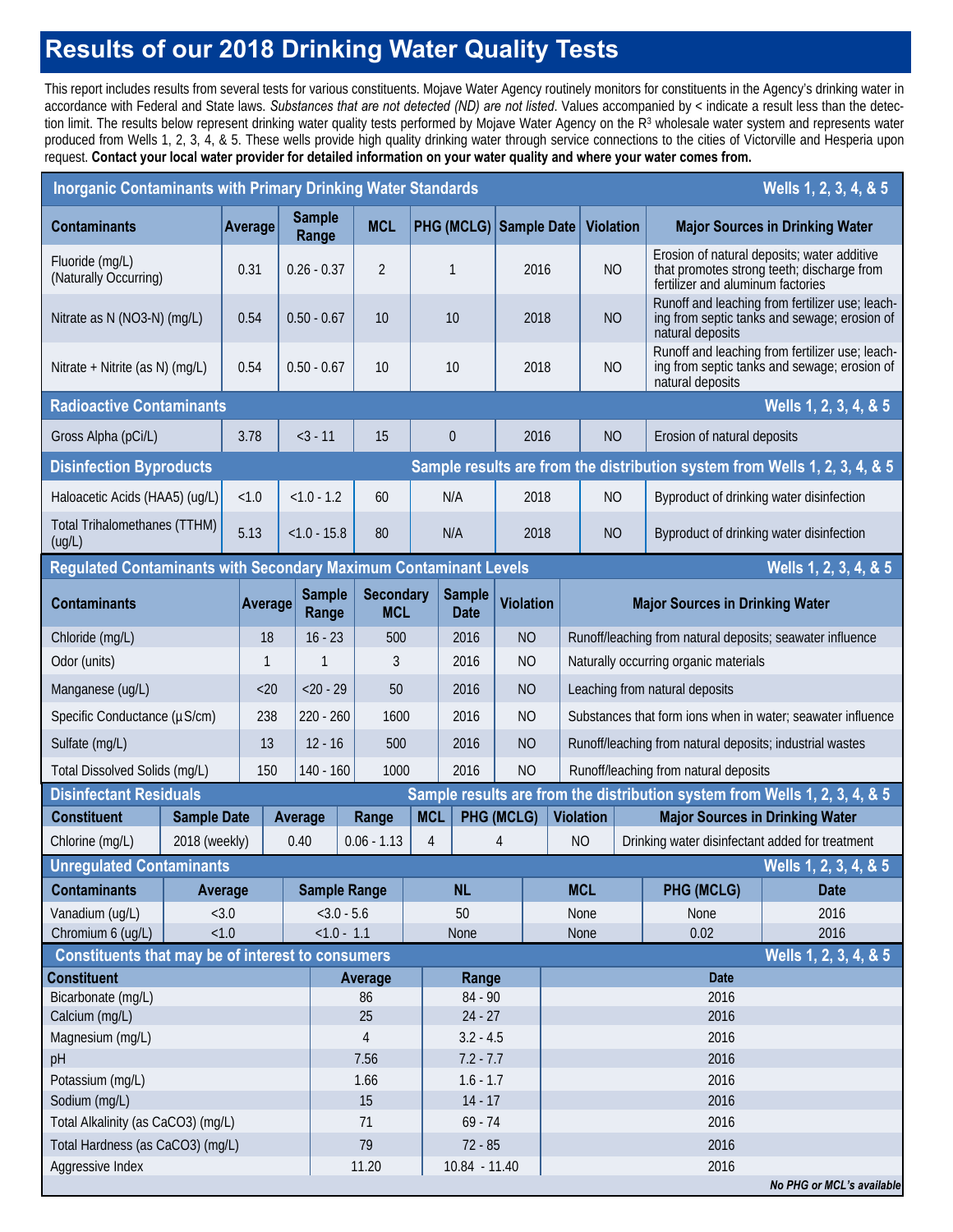## **Results of our 2018 Drinking Water Quality Tests**

This report includes results from several tests for various constituents. Mojave Water Agency routinely monitors for constituents in the Agency's drinking water in accordance with Federal and State laws. *Substances that are not detected (ND) are not listed*. Values accompanied by < indicate a result less than the detection limit. The results below represent drinking water quality tests performed by Mojave Water Agency on the R<sup>3</sup> wholesale water system and represents water produced from Well 6. This well provides high quality drinking water through a service connection to Liberty Utilities upon request. **Contact your local water provider for detailed information on your water quality and where your water comes from.** 

| <b>Inorganic Contaminants with Primary Drinking Water Standards</b><br>Well 6                                                                                                                                                    |                |                        |                                |                     |                              |                  |                |                                                             |                                                                                                                                  |             |  |  |  |
|----------------------------------------------------------------------------------------------------------------------------------------------------------------------------------------------------------------------------------|----------------|------------------------|--------------------------------|---------------------|------------------------------|------------------|----------------|-------------------------------------------------------------|----------------------------------------------------------------------------------------------------------------------------------|-------------|--|--|--|
| <b>Contaminant</b>                                                                                                                                                                                                               | <b>Average</b> | <b>Sample</b><br>Range |                                | <b>MCL</b>          | PHG (MCLG) Sample Date       |                  |                | <b>Violation</b>                                            | <b>Major Sources in Drinking Water</b>                                                                                           |             |  |  |  |
| Fluoride (mg/L)<br>(Naturally Occurring)                                                                                                                                                                                         | 0.37           | 0.37                   | $\overline{2}$                 |                     | $\mathbf{1}$                 |                  | 2016           | N <sub>O</sub>                                              | Erosion of natural deposits; water additive that pro-<br>motes strong teeth; discharge from fertilizer and<br>aluminum factories |             |  |  |  |
| Nitrate as N (NO3-N)<br>(mg/L)                                                                                                                                                                                                   | 0.50           | 0.50                   | 10                             |                     | 10                           |                  | 2017           | <b>NO</b>                                                   | Runoff and leaching from fertilizer use; leaching<br>from septic tanks and sewage; erosion of natural<br>deposits                |             |  |  |  |
| Nitrate + Nitrite (as N)<br>(mg/L)                                                                                                                                                                                               | 0.50           | 0.50                   | 10                             |                     | 10                           |                  | 2017           | NO                                                          | Runoff and leaching from fertilizer use; leaching<br>from septic tanks and sewage; erosion of natural<br>deposits                |             |  |  |  |
| Note: Well 6 has been undergoing equipment upgrades since March 2018 and therefore has not been in production. The nitrate and nitrite results for Well<br>6 are the most representative results for water produced by the well. |                |                        |                                |                     |                              |                  |                |                                                             |                                                                                                                                  |             |  |  |  |
| <b>Regulated Contaminants with Secondary Maximum Contaminant Levels</b><br>Well 6                                                                                                                                                |                |                        |                                |                     |                              |                  |                |                                                             |                                                                                                                                  |             |  |  |  |
| <b>Contaminant</b>                                                                                                                                                                                                               | Average        | <b>Sample</b><br>Range | <b>Secondary</b><br><b>MCL</b> |                     | <b>Sample</b><br><b>Date</b> | <b>Violation</b> |                | <b>Major Sources in Drinking Water</b>                      |                                                                                                                                  |             |  |  |  |
| Chloride (mg/L)                                                                                                                                                                                                                  | 16             | 16                     | 500                            | 2016                |                              | N <sub>O</sub>   |                | Runoff/leaching from natural deposits; seawater influence   |                                                                                                                                  |             |  |  |  |
| Odor (units)                                                                                                                                                                                                                     | $\mathbf{1}$   | $\mathbf{1}$           | 3                              | 2016                |                              | <b>NO</b>        |                | Naturally occurring organic materials                       |                                                                                                                                  |             |  |  |  |
| Specific Conductance (µS/cm)                                                                                                                                                                                                     | 230            | 230                    | 1600                           |                     | 2016                         | <b>NO</b>        |                | Substances that form ions when in water; seawater influence |                                                                                                                                  |             |  |  |  |
| Sulfate (mg/L)                                                                                                                                                                                                                   | 14             | 14                     | 500                            |                     | 2016                         | <b>NO</b>        |                | Runoff/leaching from natural deposits; industrial wastes    |                                                                                                                                  |             |  |  |  |
| Total Dissolved Solids (mg/L)                                                                                                                                                                                                    | 150            | 150                    | 1000                           |                     | 2016                         | N <sub>O</sub>   |                | Runoff/leaching from natural deposits                       |                                                                                                                                  |             |  |  |  |
| Turbidity (NTU)                                                                                                                                                                                                                  |                | 0.2                    | 0.2                            | 5                   |                              | 2016             | N <sub>O</sub> |                                                             | Soil runoff                                                                                                                      |             |  |  |  |
| Well 6<br><b>Unregulated Contaminants</b>                                                                                                                                                                                        |                |                        |                                |                     |                              |                  |                |                                                             |                                                                                                                                  |             |  |  |  |
| <b>Contaminants</b>                                                                                                                                                                                                              | Average        |                        |                                | <b>Sample Range</b> |                              | <b>NL</b>        |                | <b>MCL</b>                                                  | <b>PHG (MCLG)</b>                                                                                                                | <b>Date</b> |  |  |  |
| Vanadium (ug/L)                                                                                                                                                                                                                  |                | 3.1                    |                                |                     | 50                           | <b>None</b>      |                | <b>None</b>                                                 | 2016                                                                                                                             |             |  |  |  |
| Constituents that may be of interest to consumers<br><b>Well 6</b>                                                                                                                                                               |                |                        |                                |                     |                              |                  |                |                                                             |                                                                                                                                  |             |  |  |  |
| <b>Constituent</b>                                                                                                                                                                                                               |                | Average                |                                |                     | Range                        |                  | <b>Date</b>    |                                                             |                                                                                                                                  |             |  |  |  |
| Bicarbonate (mg/L)                                                                                                                                                                                                               |                | 84                     |                                |                     |                              |                  | 2016           |                                                             |                                                                                                                                  |             |  |  |  |
| Calcium (mg/L)                                                                                                                                                                                                                   |                | 27                     |                                | 27                  |                              |                  | 2016           |                                                             |                                                                                                                                  |             |  |  |  |
| Magnesium (mg/L)                                                                                                                                                                                                                 |                |                        |                                | 4.1                 |                              |                  |                |                                                             | 2016                                                                                                                             |             |  |  |  |
| pH                                                                                                                                                                                                                               |                |                        |                                | 7.6                 |                              | 7.6              |                |                                                             | 2016                                                                                                                             |             |  |  |  |
| Potassium (mg/L)                                                                                                                                                                                                                 |                |                        |                                | 1.6                 |                              | 1.6              |                |                                                             | 2016                                                                                                                             |             |  |  |  |
| Sodium (mg/L)<br>Total Alkalinity (as CaCO3) (mg/L)                                                                                                                                                                              |                |                        |                                | 14<br>69            |                              | 14<br>69         |                |                                                             | 2016<br>2016                                                                                                                     |             |  |  |  |
| Total Hardness (as CaCO3) (mg/L)                                                                                                                                                                                                 |                |                        |                                | 83                  |                              | 83               |                |                                                             | 2016                                                                                                                             |             |  |  |  |
| Aggressive Index                                                                                                                                                                                                                 |                | 11.25                  |                                |                     |                              |                  | 2016           |                                                             |                                                                                                                                  |             |  |  |  |
| 11.25<br>No PHG or MCL's available                                                                                                                                                                                               |                |                        |                                |                     |                              |                  |                |                                                             |                                                                                                                                  |             |  |  |  |

Drinking water, including bottled water, may reasonably be expected to contain at least small amounts of some contaminants. The presence of contaminants does not necessarily indicate that water poses a health risk. The tables in this report indicate which minerals and substances have been detected in the water provided by Mojave Water Agency. More information about contaminants and potential health effects can be obtained by calling the U.S. EPA Safe Drinking Water Hotline at 1-800-426-4791. You can also go to the following websites for more information:

#### **U.S. EPA - www.epa.gov/safewater**

**CA State Water Resources Control Board - www.waterboards.ca.gov/drinking\_water/programs/index.shtml**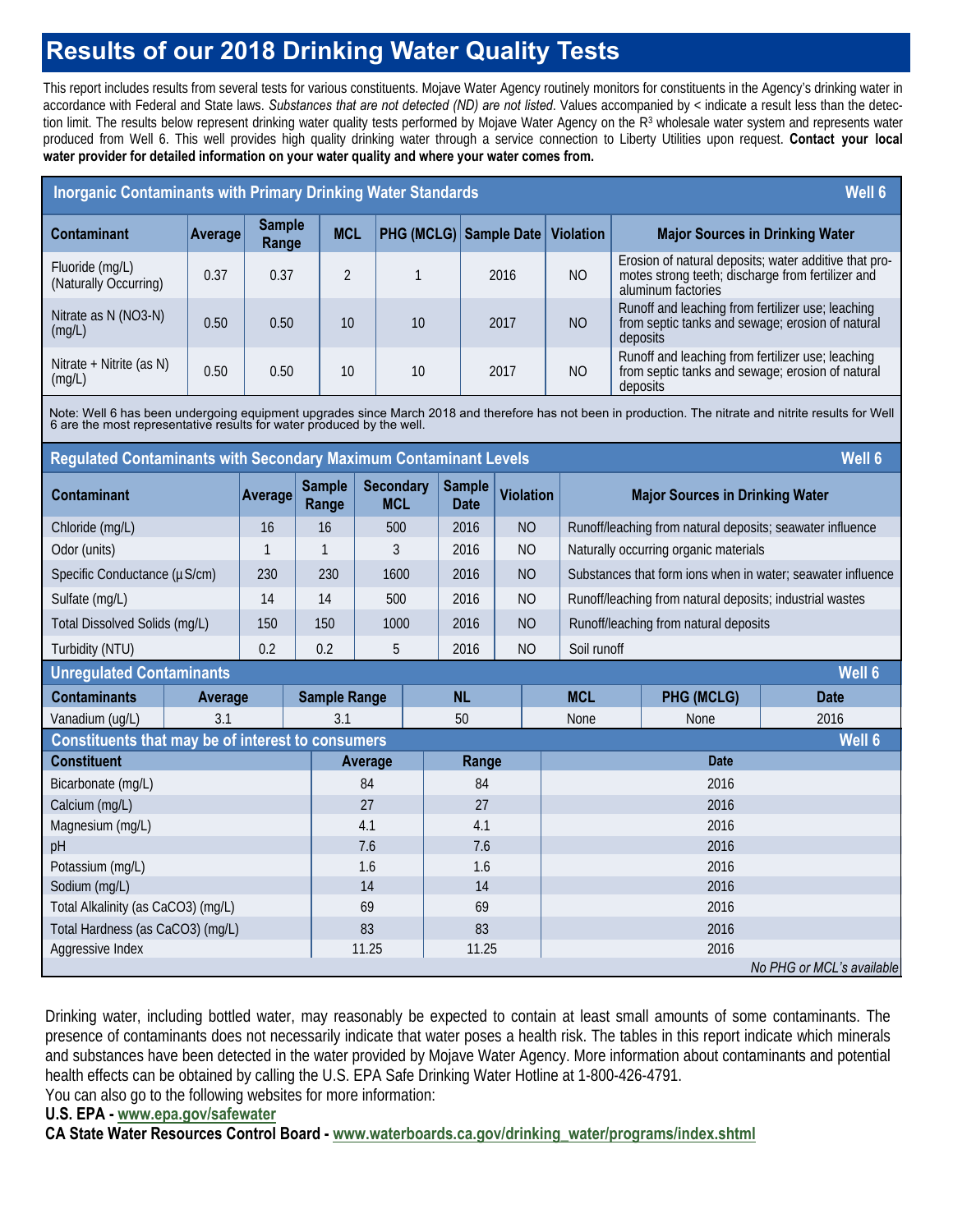#### **Source Water Assessment**

Source water assessments were conducted for Wells 1-5 in June, 2012 and Well 6 was conducted in September, 2011. The assessments are summarized in the table below. A copy of the complete source water assessment and vulnerability assessment can be obtained by contacting the Mojave Water Agency at 13846 Conference Center Dr., Apple Valley, CA 92307; or the State Water Resources Control Board (SWRCB), 464 West 4th Street, Suite 437, San Bernardino, CA 92401. You may request a summary of the assessments be mailed to you by contacting the Mojave Water Agency at (760) 946-7000 or SWRCB District Engineer at (909) 383-4328.

| <b>Source Number</b> | Source ID | <b>Most Vulnerable Activities (PCA)</b>                                                                                                   |
|----------------------|-----------|-------------------------------------------------------------------------------------------------------------------------------------------|
| 001                  | Well No.1 | Animal feeding operations as defined in federal regulations2 - Septic systems- high density [>1/acre]                                     |
| 002                  | Well No.2 | Animal feeding operations as defined in federal regulations2 - Septic systems- high density [>1/acre]                                     |
| 003                  | Well No.3 | Animal feeding operations as defined in federal regulations2                                                                              |
| 004                  | Well No.4 | Animal feeding operations as defined in federal regulations2                                                                              |
| 005                  | Well No.5 | Animal feeding operations as defined in federal regulations2                                                                              |
| 006                  | Well No.6 | Animal feeding operations as defined in federal regulations2 - Septic systems- high density [>1/acre]<br>Wells- Agricultural / Irrigation |

#### **Are Special Precautions Needed?**

Infants and young children are typically more vulnerable to lead in drinking water than the general population. It is possible that lead levels at your home may be higher than at other homes in the community as a result of materials used in your home's plumbing. If present, elevated levels of lead can cause serious health problems, especially for pregnant women and young children. Lead in drinking water is primarily from materials and components associated with service lines and home plumbing. Mojave Water Agency is responsible for providing high quality drinking water, but cannot control the variety of materials used in plumbing components. When your water has been sitting for several hours, you can minimize the potential for lead exposure by flushing your tap for 30 seconds to 2 minutes before using water for drinking or cooking. If you do so, you may wish to collect the flushed water and reuse it for another beneficial purpose such as watering plants. If you are concerned about lead in your water, you may wish to have your water tested. Information on lead in drinking water, testing methods, and steps you can take to minimize exposure is available from the Safe Drinking Water Hotline (1-800-426-4791) or at *http://www.epa.gov/lead.*

#### **Sensitive Populations May Be More Vulnerable**

Some people may be more vulnerable to contaminants in drinking water than the general population. Immuno-compromised persons such as persons with cancer undergoing chemotherapy, persons who have undergone organ transplants, people with HIV/AIDS or other immune system disorders, some elderly, and infants can be particularly at risk from infections. These people should seek advice about drinking water from their health care providers. U.S. EPA/Centers for Disease Control (CDC) guidelines on appropriate means to lessen the risk of infection by Cryptosporidium and other microbial contaminants are available from the Safe Drinking Water Hotline (1-800-426- 4791).

#### **Radon**

Radon is an unregulated chemical, therefore, there are no State drinking water standards for radon in California. Radon was detected at Wells 2 - 5 during the initial sampling in 2010 with results ranging from 479 - 589 pCi/L and an average of 546 pCi/L. During the initial sampling of Well 6 in 2011, results were 761 pCi/L. All wells were below the U.S. EPA MCL advisory level of 4,000 pCi/L. Radon is a radioactive gas that you cannot see, taste, or smell, and is found throughout the U.S. Radon can move up through the ground and into a home through cracks and holes in the foundation. Radon can build up to high levels in all types of homes. Radon can also get into indoor air when released from tap water from showering, washing dishes, and other household activities. Compared to radon entering the home through soil, radon entering the home through tap water will in most cases be a small source of radon in indoor air. Radon is a known human carcinogen. Breathing air containing radon can lead to lung cancer. Drinking water containing radon may also cause increased risk of stomach cancer. If you are concerned about radon in your home, test the air in your home. Testing is inexpensive and easy. You should pursue radon removal for your home if the level of radon in your air is 4 picocuries per liter of air (pCi/L) or higher. There are simple ways to fix a radon problem that are not too costly. For additional information, call your State Radon program (1-800- 745-7236), the U.S. EPA Safe Drinking Water Act Hotline (1-800-426-4791), or the National Safety Council Radon Hotline (1-800- 767-7236).